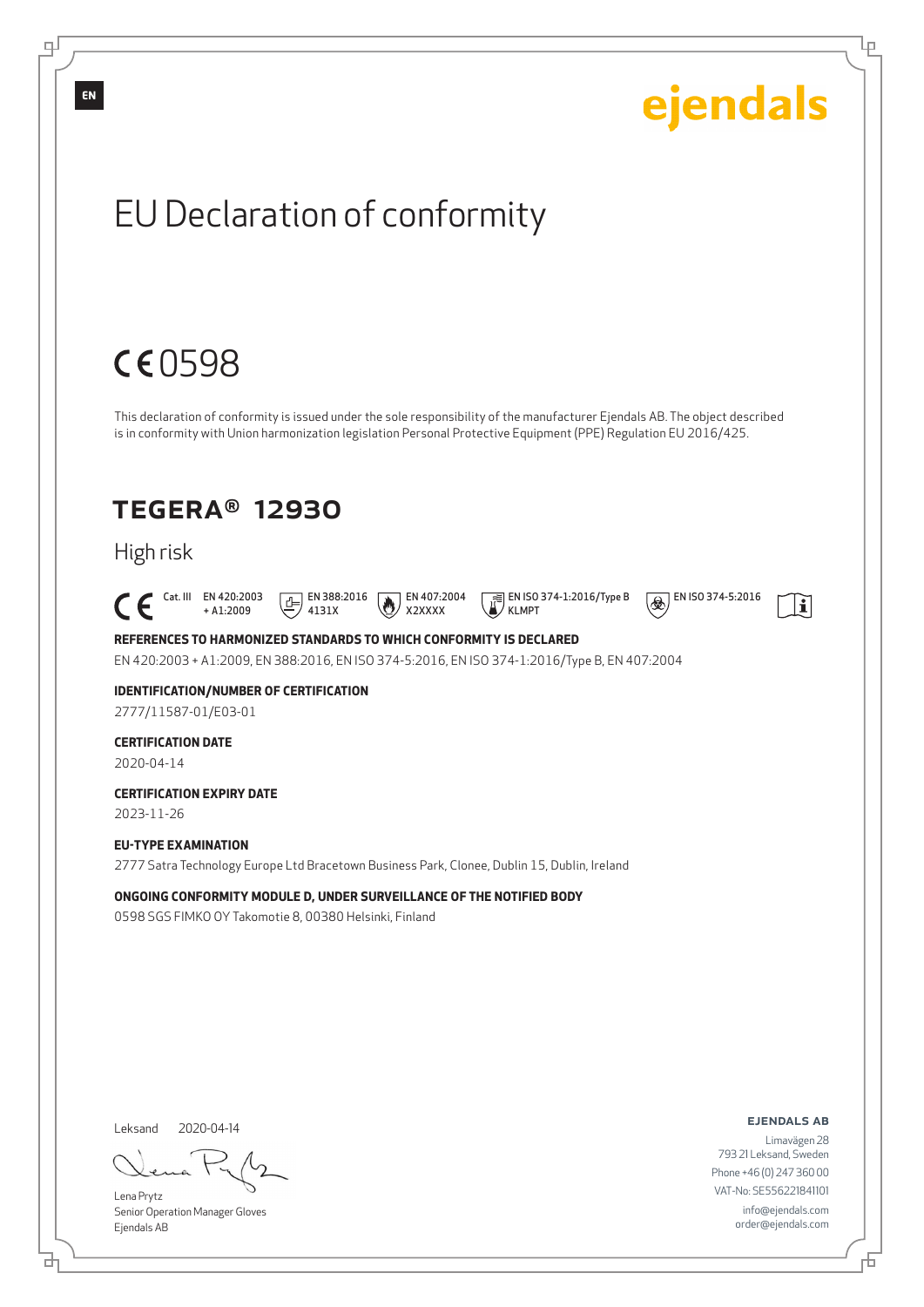

Lena Prytz Driftschef Handskar Ejendals AB

브

டி

VAT-No: SE556221841101 info@ejendals.com order@ejendals.com

舌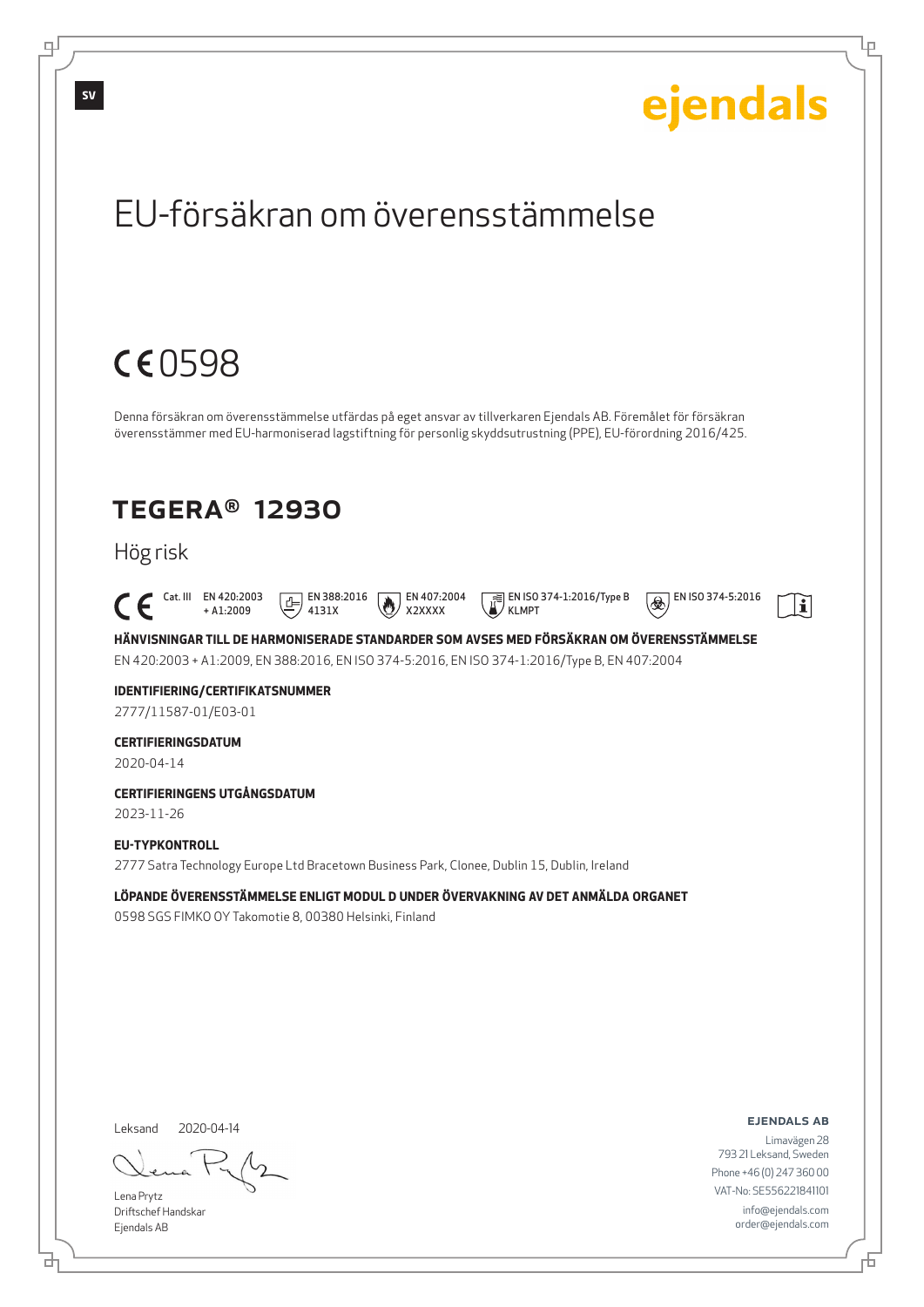

브

Đ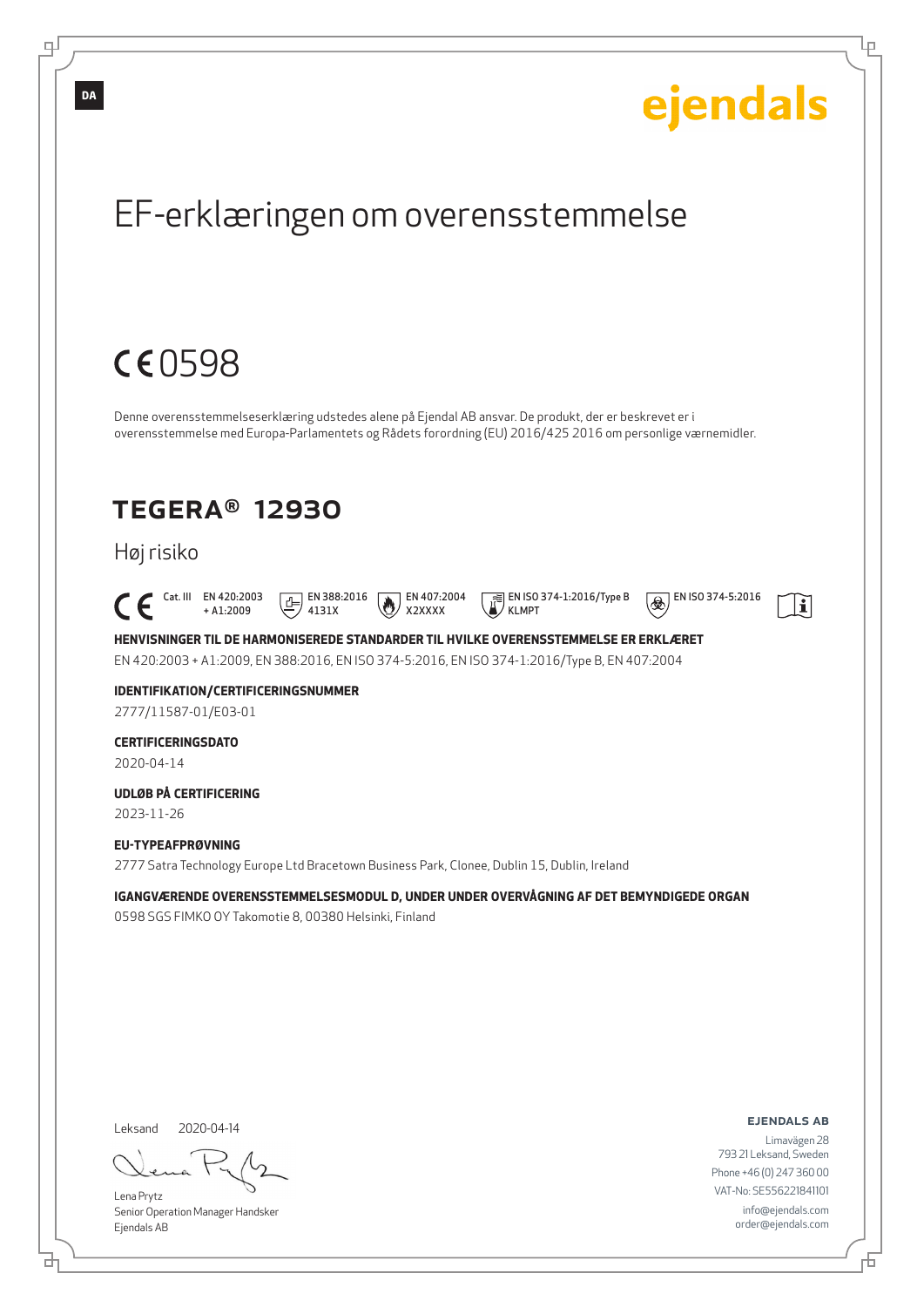

Lena Prytz Senior Operation Manager Gloves Ejendals AB

브

டி

VAT-No: SE556221841101 info@ejendals.com order@ejendals.com

Б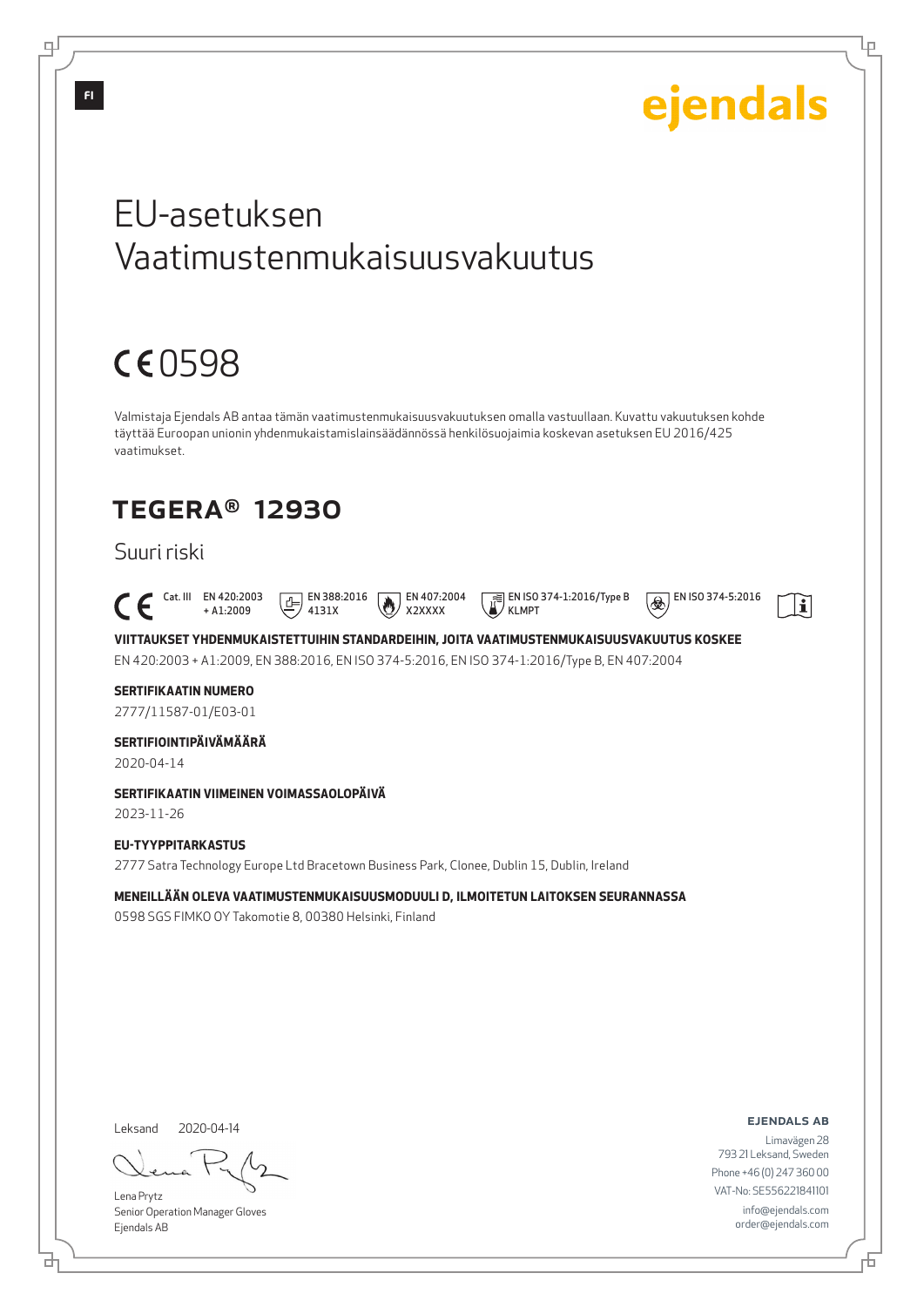# ejendals

Lр

 $\Theta$  EN ISO 374-5:2016

 $\mathbf{i}$ 

# Déclaration de conformité de l'Union Européenne

# CE0598

La présente déclaration de conformité est établie sous la seule responsabilité du fabricant, Ejendals AB. L'objet décrit est conforme à la Règlementation 2016/425 de l'Union Européenne sur l'harmonisation des législations de l'Union Européenne relatives aux équipements de protection individuelle (EPI).

# TEGERA® 12930

## Risque élevé

 Cat. III EN 420:2003 + A1:2009  $\boxed{E}$  EN 388:2016 4131X EN 407:2004 X2XXXX EN ISO 374-1:2016/Type B KLMPT

**RÉFÉRENCES AUX NORMES HARMONISÉES PAR RAPPORT AUXQUELLES LA CONFORMITÉ EST DÉCLARÉE** EN 420:2003 + A1:2009, EN 388:2016, EN ISO 374-5:2016, EN ISO 374-1:2016/Type B, EN 407:2004

### **IDENTIFICATION/NUMÉRO DE CERTIFICATION** 2777/11587-01/E03-01

### **DATE DE CERTIFICATION**

2020-04-14

### **DATE D'EXPIRATION DU CERTIFICAT**

2023-11-26

### **EXAMEN UE DE TYPE**

2777 Satra Technology Europe Ltd Bracetown Business Park, Clonee, Dublin 15, Dublin, Ireland

**MODULE DE CONFORMITÉ D EN COURS, SOUS LA SURVEILLANCE D'UN ORGANISME NOTIFIÉ**

0598 SGS FIMKO OY Takomotie 8, 00380 Helsinki, Finland

#### Leksand 2020-04-14

Lena Prytz Directeur Exécutif, Gants Ejendals AB

#### ejendals ab

Limavägen 28 793 21 Leksand, Sweden Phone +46 (0) 247 360 00 VAT-No: SE556221841101 info@ejendals.com order@ejendals.com

டி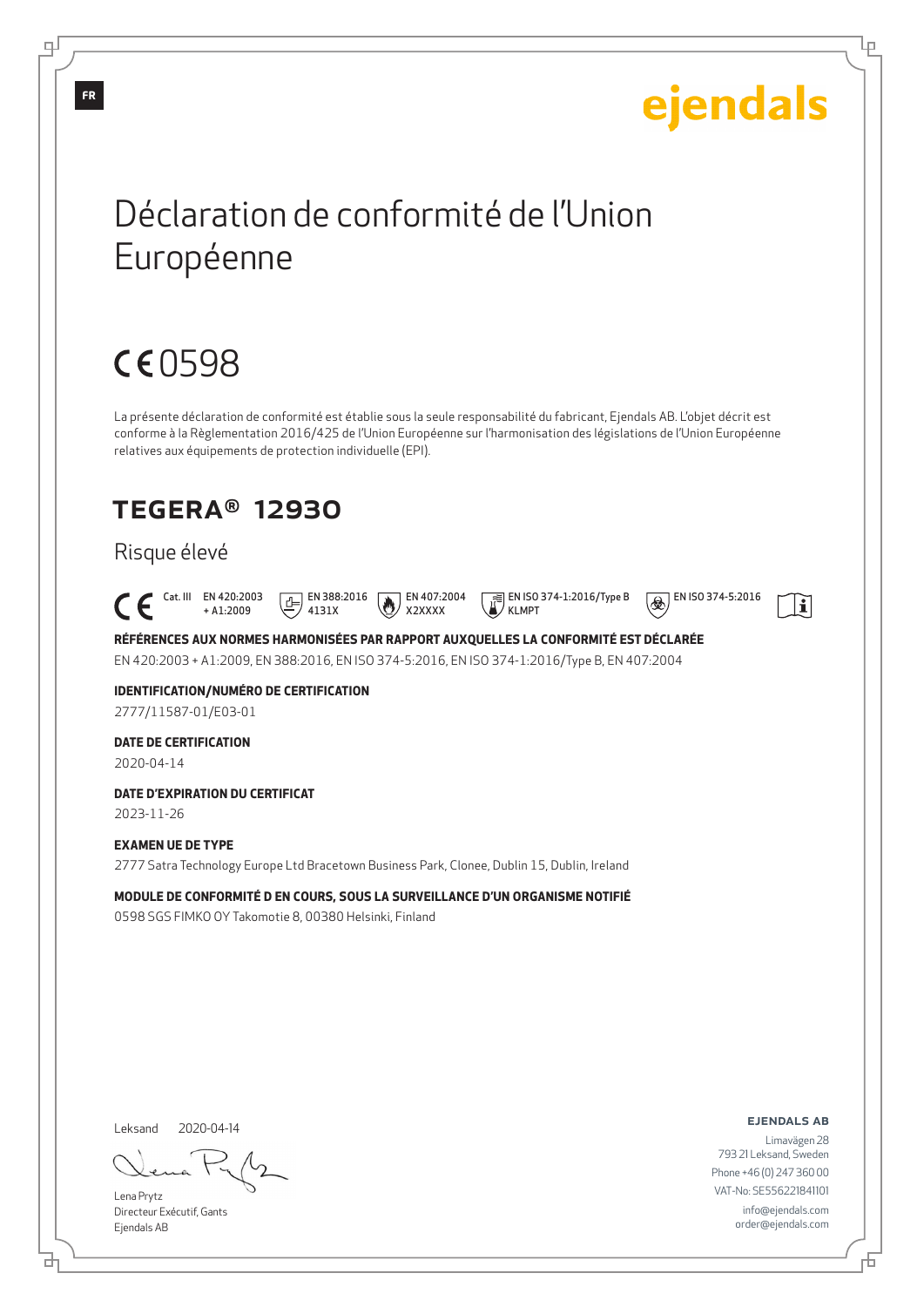

Senior Operation Manager Gloves Ejendals AB

브

டி

Lр

order@ejendals.com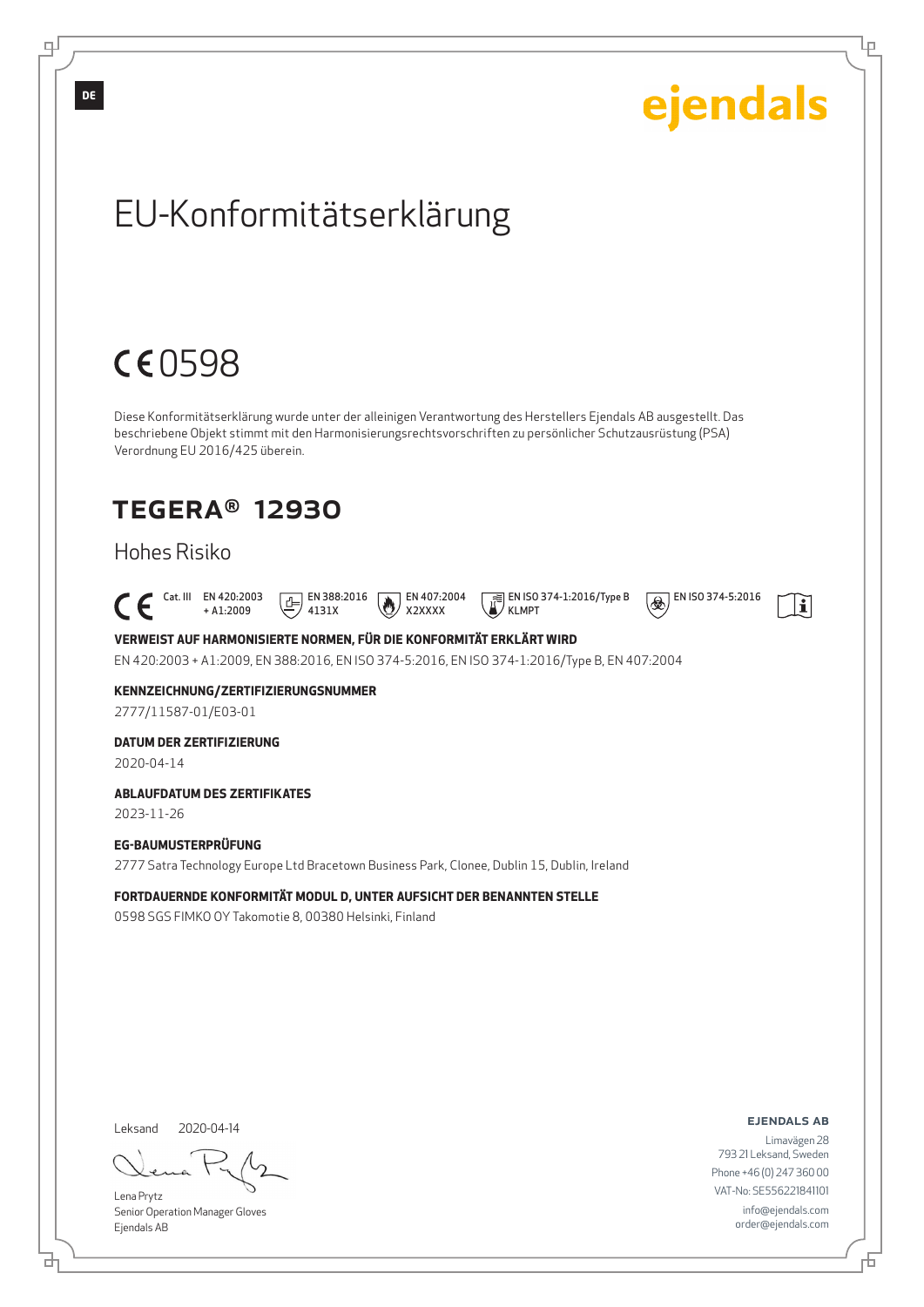

ejendals ab

 $\mathbf{i}$ 

Limavägen 28 793 21 Leksand, Sweden Phone +46 (0) 247 360 00 VAT-No: SE556221841101 info@ejendals.com order@ejendals.com

#### Leksand 2020-04-14

Lena Prytz Hansker for senior driftsledere Ejendals AB

브

Б

Ļμ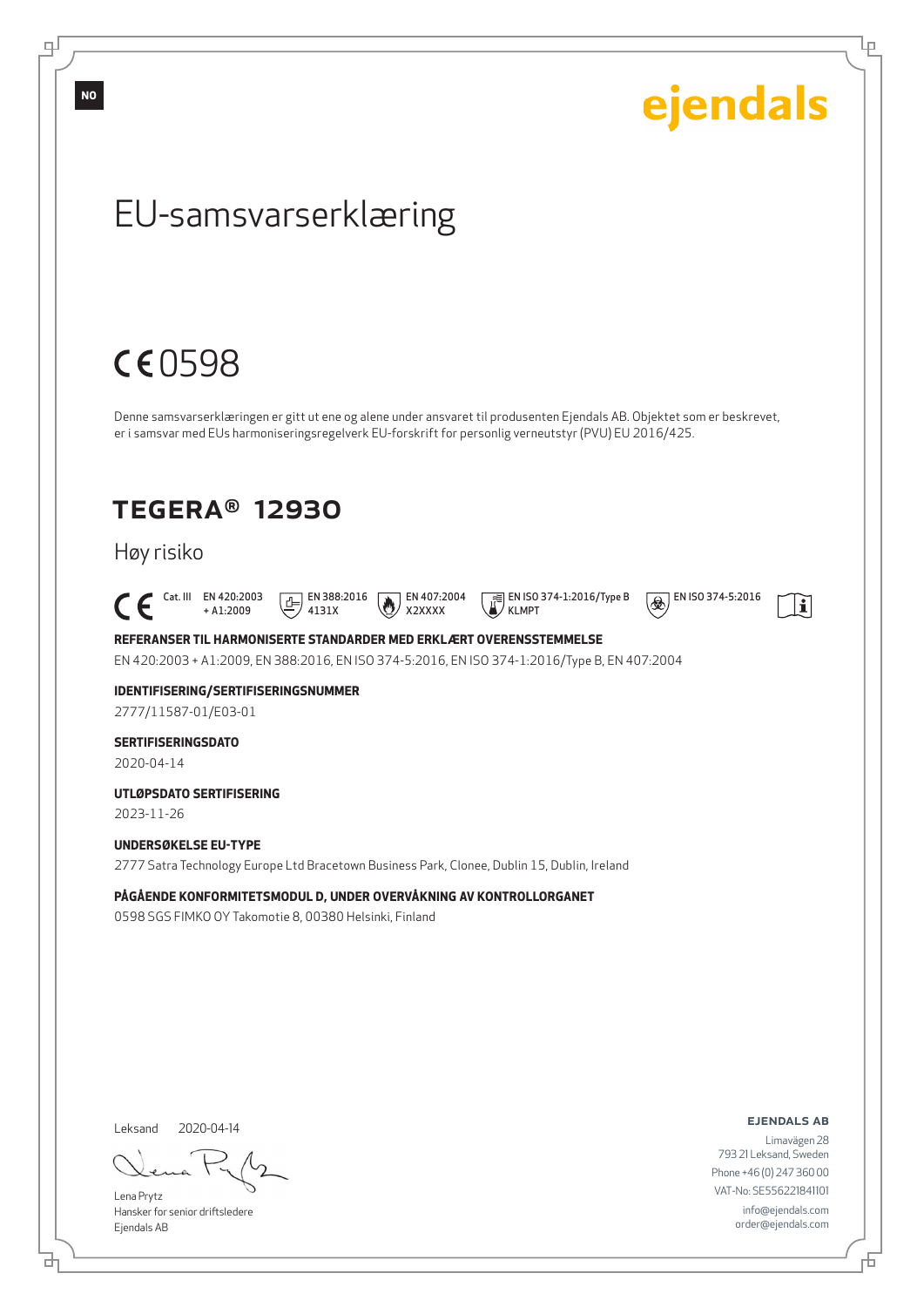

Старший менеджер по производству перчаток Ejendals AB

브

டி

info@ejendals.com order@ejendals.com

Đ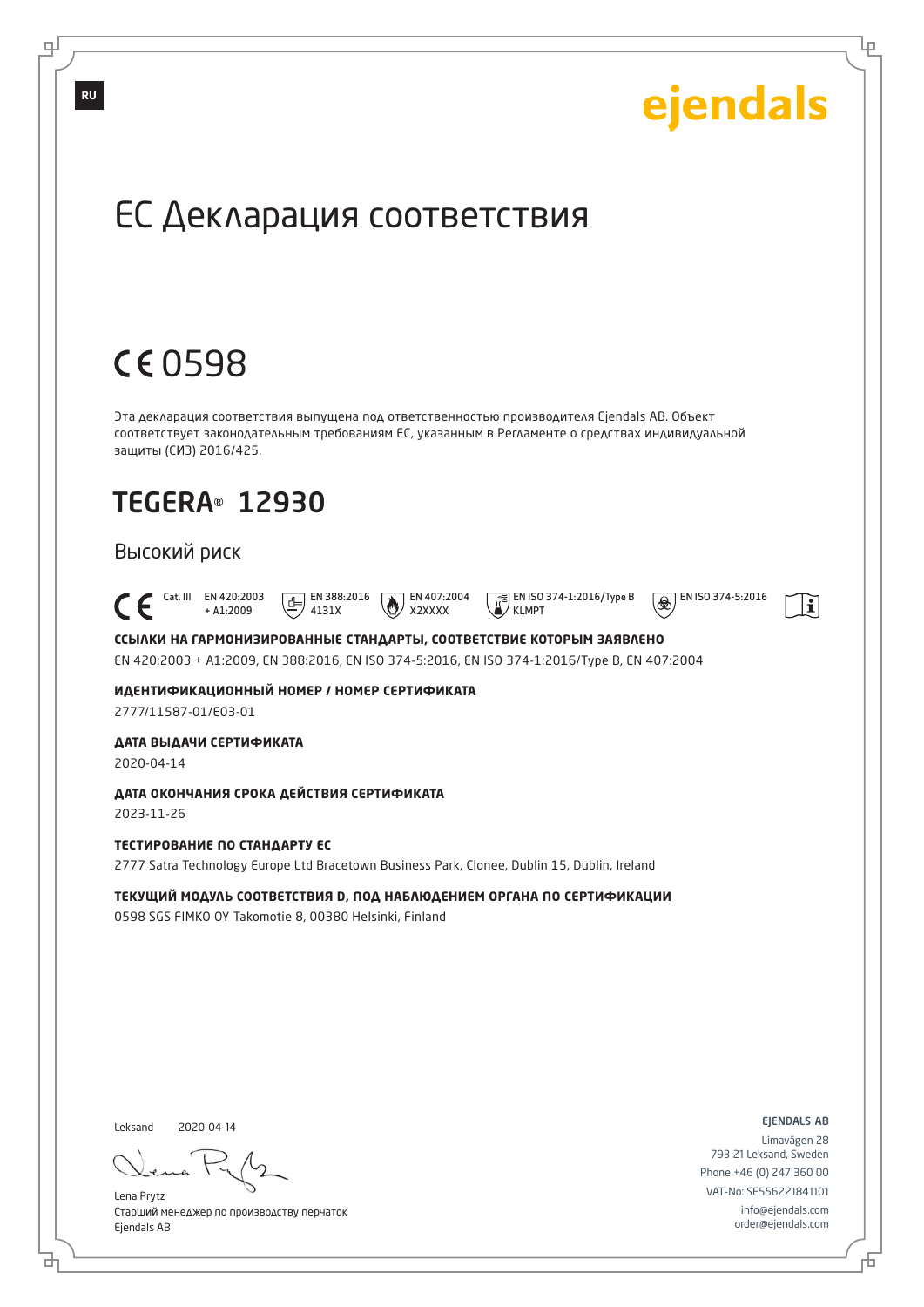

Senior Operation Manager Gloves Ejendals AB

브

டி

Б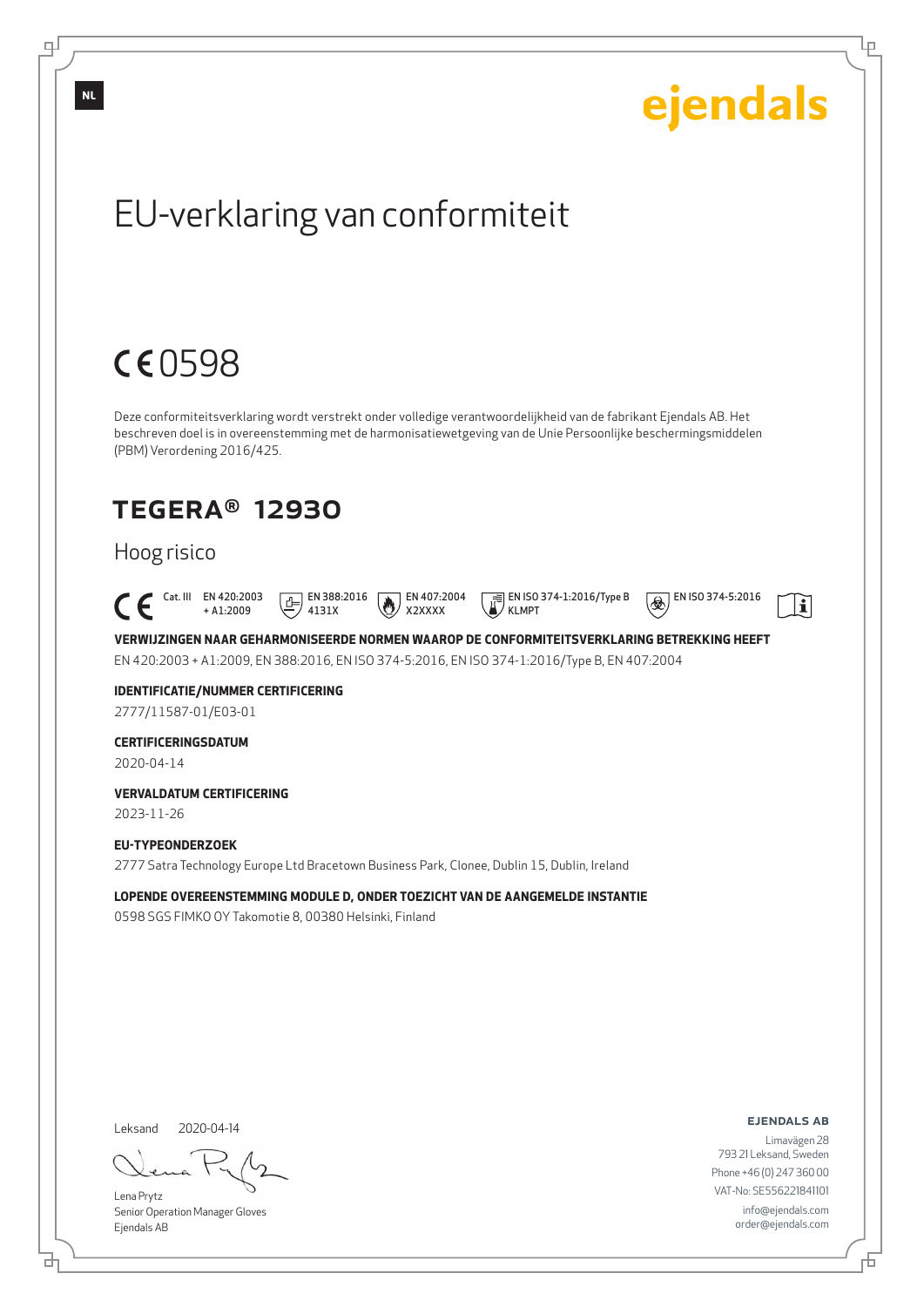

Lena Prytz Senior Operation Manager Guanti Ejendals AB

브

டி

Б

Lр

info@ejendals.com order@ejendals.com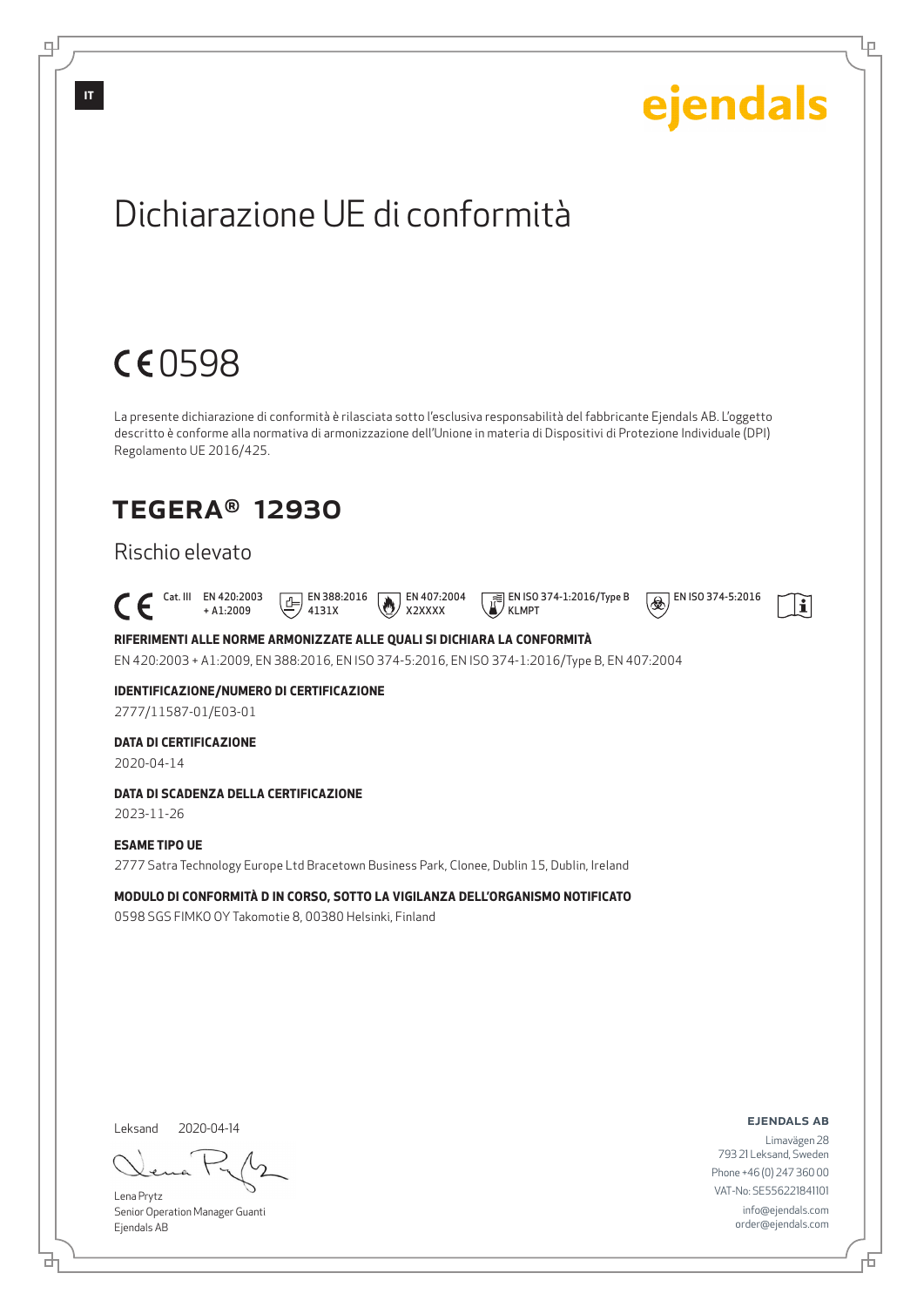

info@ejendals.com order@ejendals.com

Б

Lр

Lena Prytz Starszy kierownik operacyjny ds. rękawic Ejendals AB

브

டி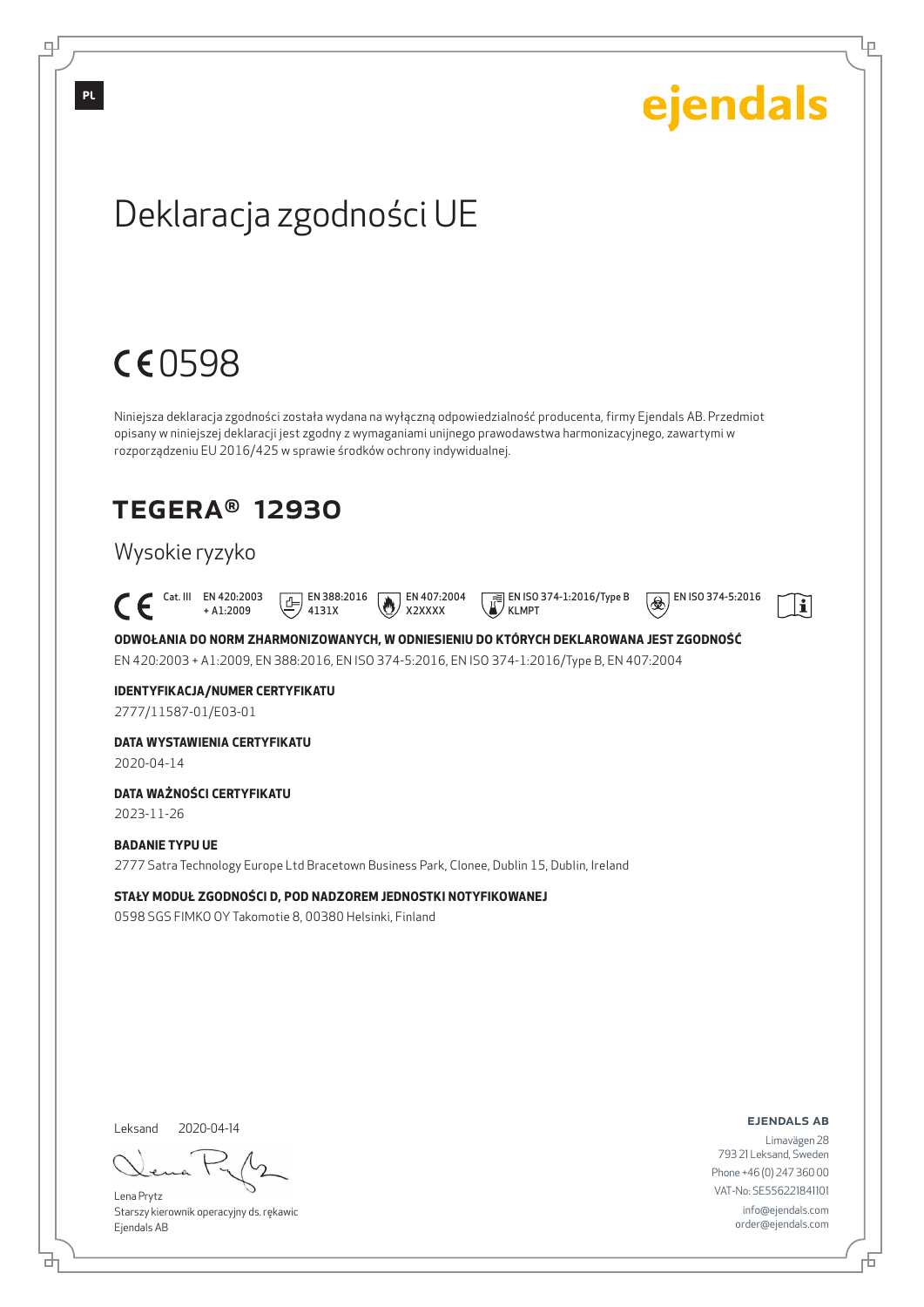

Lena Prytz Responsable Sénior de Operaciones de Guantes Ejendals AB

브

info@ejendals.com order@ejendals.com

டி

Đ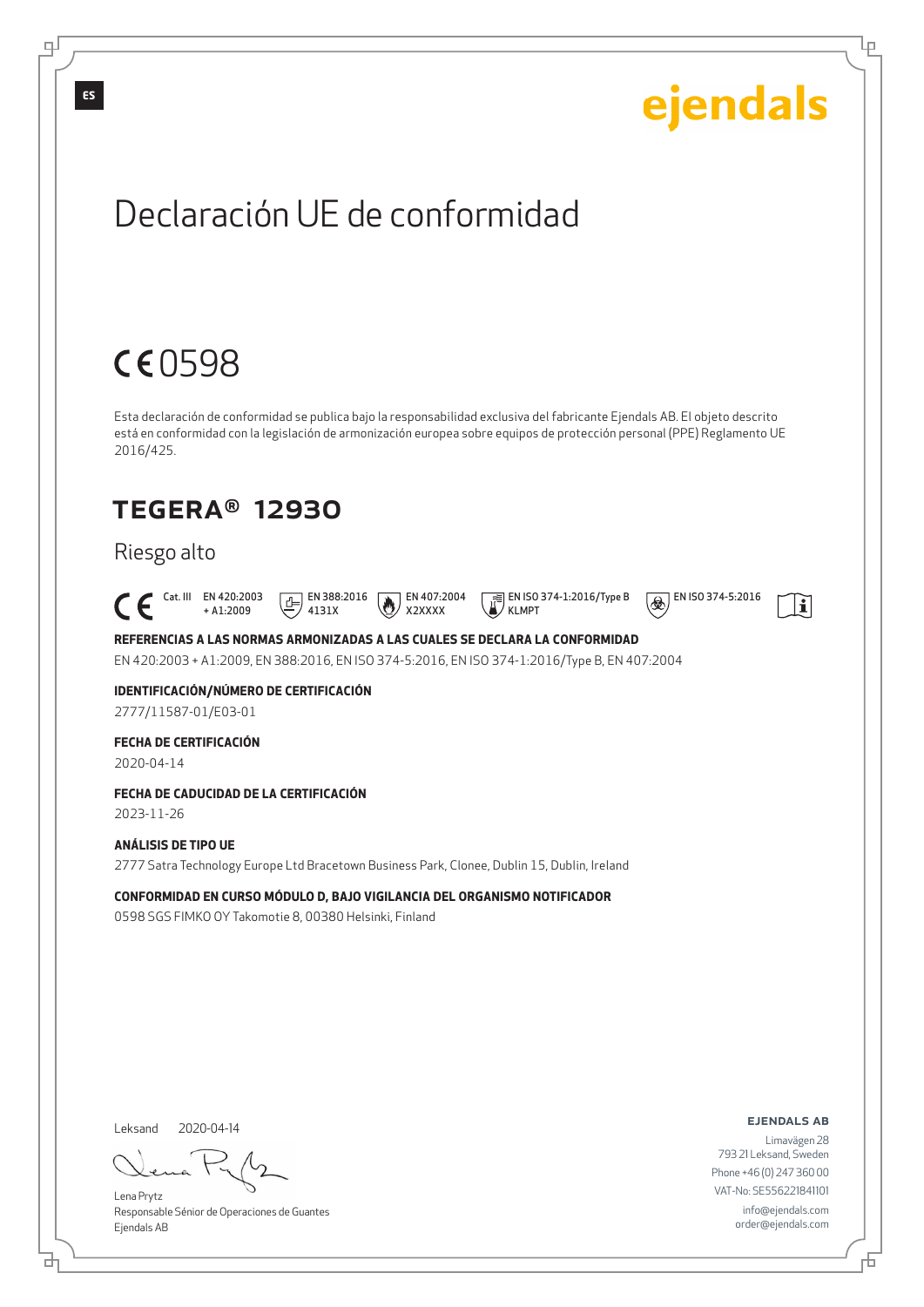

Đ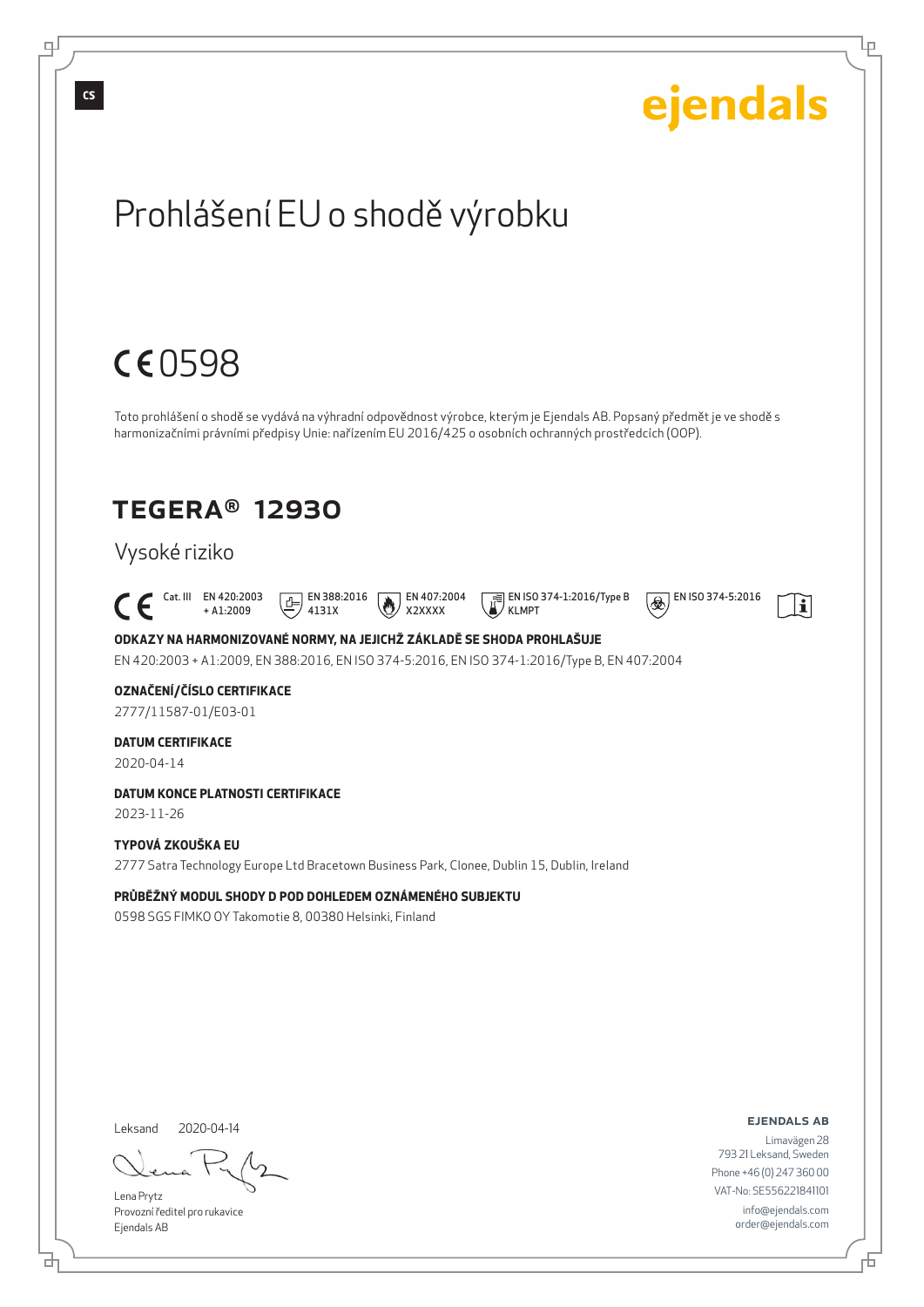

Đ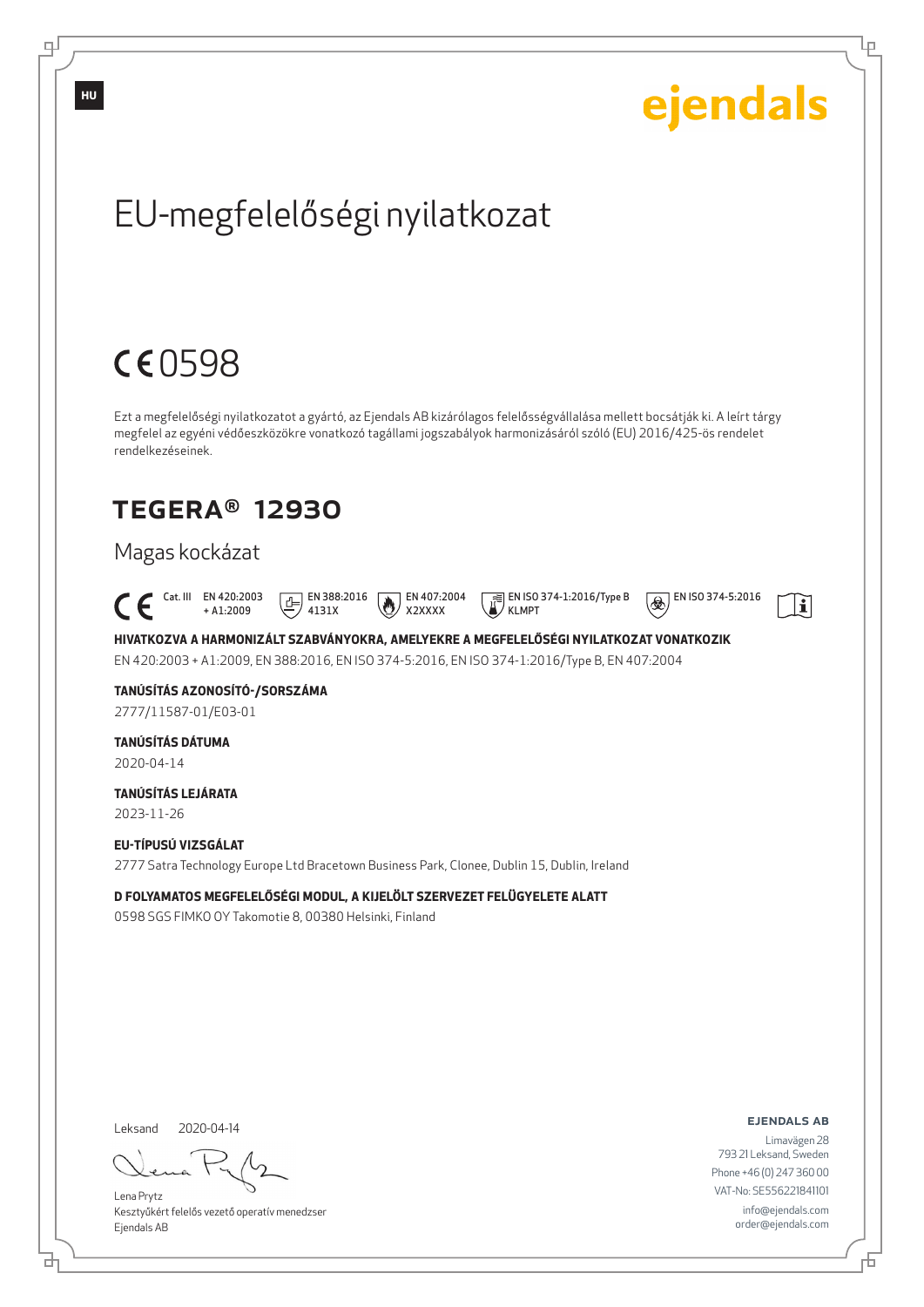

브

Б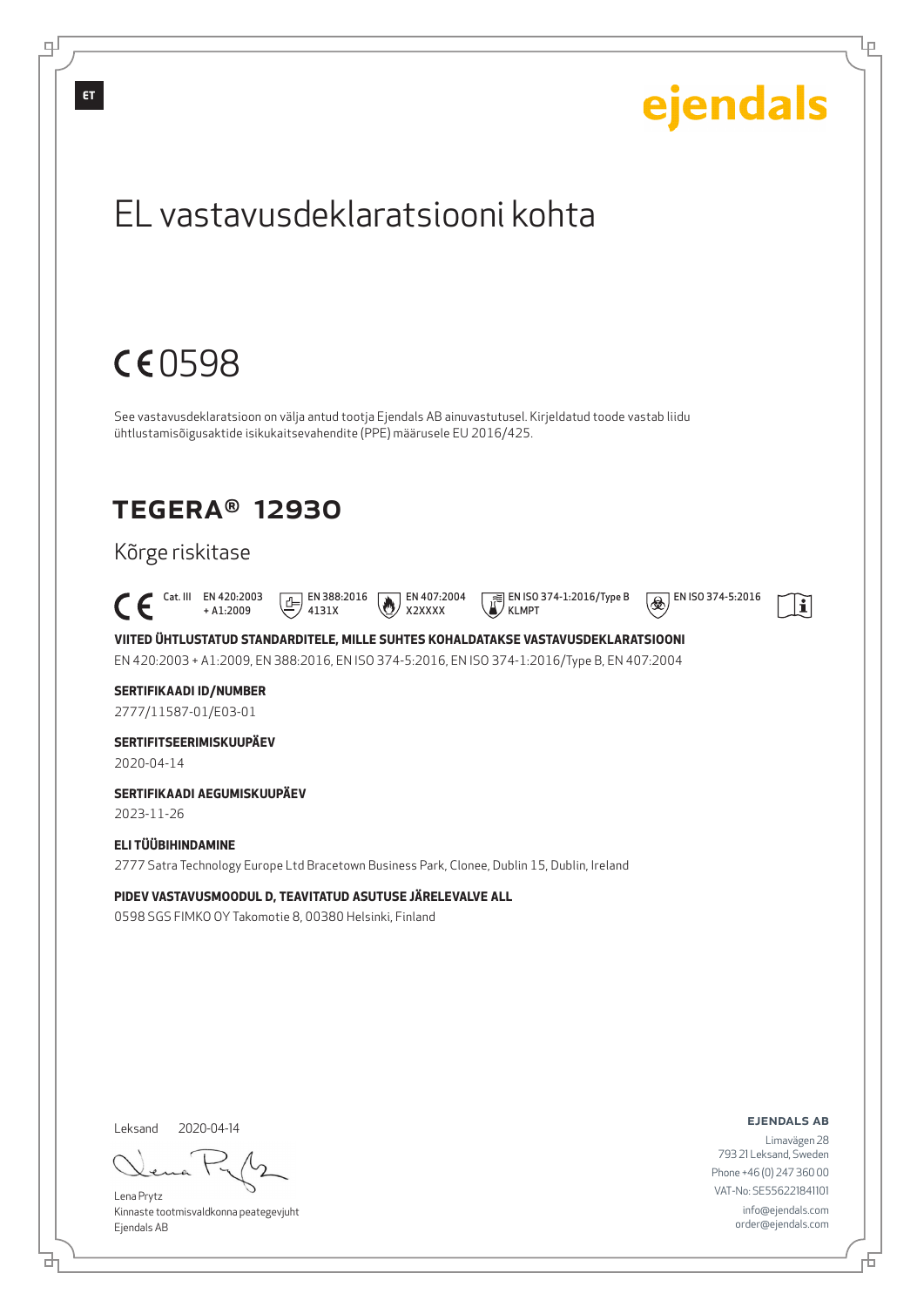

info@ejendals.com order@ejendals.com

Б

Lр

Lena Prytz Luvas para Gestor Sénior de Operações Ejendals AB

브

டி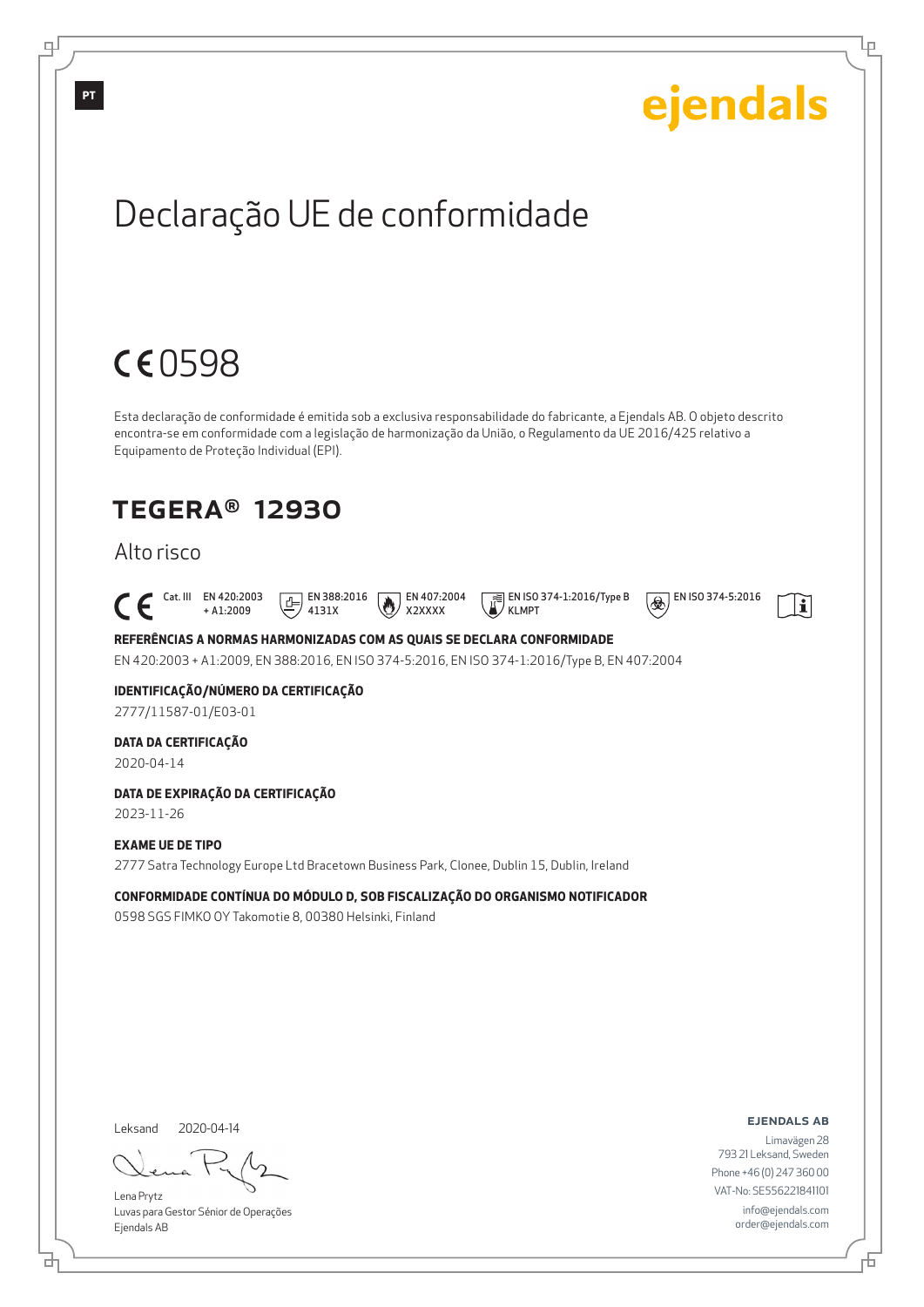

Leksand 2020-04-14

브

Lena Prytz Manager senior operaţii Mănuşi Ejendals AB

ejendals ab

Limavägen 28 793 21 Leksand, Sweden Phone +46 (0) 247 360 00 VAT-No: SE556221841101 info@ejendals.com order@ejendals.com

Б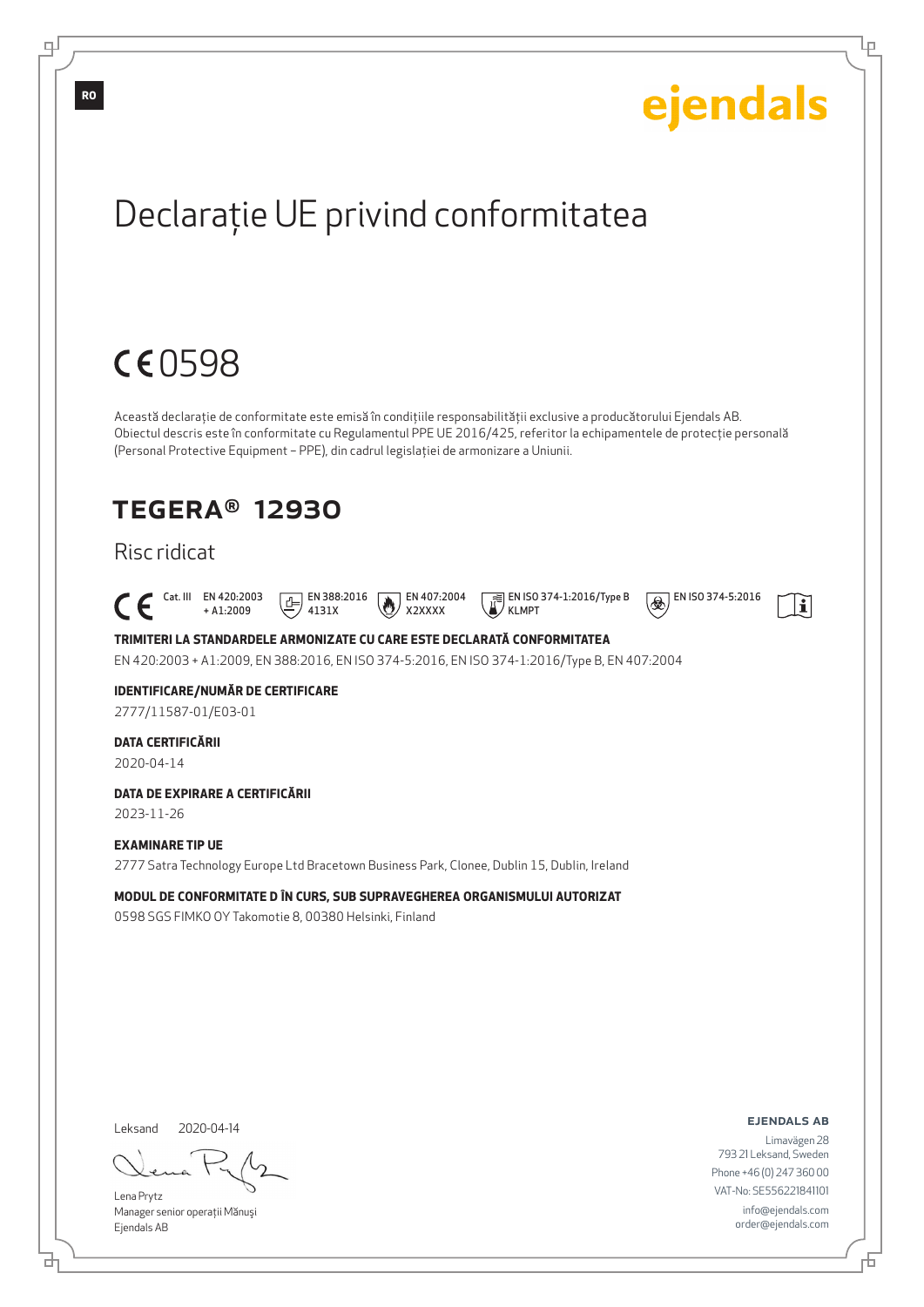# ejendals **TR**AB Uygunluk beyanı CE0598 Bu uygunluk beyanı, üretici Ejendals AB'nin yegane sorumluluğu altında yayımlanır. Açıklanan ürün, Birlik uyum yasası Kişisel Koruyucu Donanım (KKD) Direktifi EU 2016/425 sayılı AB Yönetmeliği ile uyumludur. TEGERA® 12930 Yüksek risk  $\begin{bmatrix} \begin{array}{ccc} \text{Cat. III} & \text{EN }420:2003 \\ + & \text{AL:}2009 \end{array} \end{bmatrix}$  $E$  EN 388:2016  $\bigotimes$  EN 407:2004 EN ISO 374-1:2016/Type B  $\circledR$  EN ISO 374-5:2016  $\mathbf{i}$ + A1:2009 4131X X2XXXX KLMPT **UYGUNLUĞUN BEYAN EDILDIĞI UYUMLU STANDARTLAR IÇIN REFERANSLAR** EN 420:2003 + A1:2009, EN 388:2016, EN ISO 374-5:2016, EN ISO 374-1:2016/Type B, EN 407:2004 **KIMLIK/SERTIFIKA NUMARASI** 2777/11587-01/E03-01 **SERTIFIKA TARIHI** 2020-04-14 **SERTIFIKA BITIŞ TARIHI** 2023-11-26 **AB TIP INCELEMESI** 2777 Satra Technology Europe Ltd Bracetown Business Park, Clonee, Dublin 15, Dublin, Ireland **ONAYLI KURULUŞUN GÖZETIMINDE DEVAM EDEN UYGUNLUK MODÜLÜ D** 0598 SGS FIMKO OY Takomotie 8, 00380 Helsinki, Finland ejendals ab Leksand 2020-04-14 Limavägen 28

Lena Prytz Üst Düzey Beyaz Yaka Personel Eldivenleri Ejendals AB

브

டி

793 21 Leksand, Sweden Phone +46 (0) 247 360 00 VAT-No: SE556221841101 info@ejendals.com order@ejendals.com

Б

Ļμ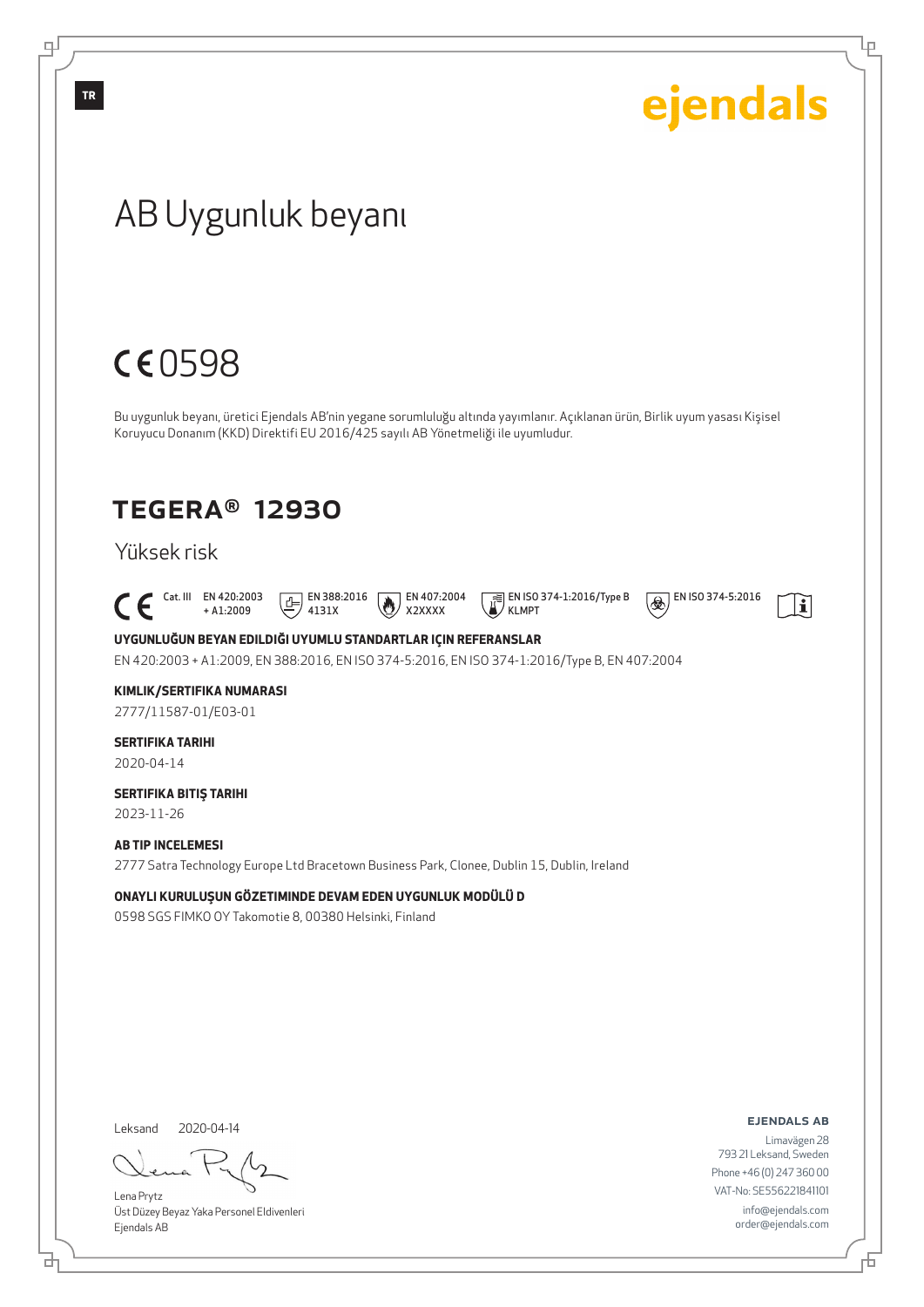# ejendals

Lр

# Vyhlásenie o zhode EÚ

# CE0598

Toto vyhlásenie o zhode sa vydáva výlučne na zodpovednosť výrobcu Ejendals AB. Uvedený predmet vyhlásenia je v zhode s príslušnými harmonizačnými právnymi predpismi Únie Nariadenie EÚ 2016/425 o ochrane osobných ochranných prostriedkov (OOP).

# TEGERA® 12930

# Vysoké riziko

 Cat. III EN 420:2003 + A1:2009  $E$  EN 388:2016 4131X

EN 407:2004 X2XXXX

KLMPT

EN ISO 374-1:2016/Type B

 $\circledR$  EN ISO 374-5:2016

 $\mathbf{i}$ 

## **ODKAZY NA HARMONIZOVANÉ NORMY, NA ZÁKLADE KTORÝCH BOLA VYHLÁSENÁ ZHODA**

EN 420:2003 + A1:2009, EN 388:2016, EN ISO 374-5:2016, EN ISO 374-1:2016/Type B, EN 407:2004

# **IDENTIFIKÁCIA/ČÍSLO CERTIFIKÁCIE**

2777/11587-01/E03-01

### **DÁTUM CERTIFIKÁCIE**

2020-04-14

### **DÁTUM UPLYNUTIA PLATNOSTI CERTIFIKÁTU**

2023-11-26

# **SKÚŠKA TYPU EÚ**

2777 Satra Technology Europe Ltd Bracetown Business Park, Clonee, Dublin 15, Dublin, Ireland

#### **PREBIEHAJÚCI MODUL ZHODY D, POD DOHĽADOM NOTIFIKOVANÉHO ORGÁNU**

0598 SGS FIMKO OY Takomotie 8, 00380 Helsinki, Finland

Leksand 2020-04-14

Lena Prytz Vrchný prevádzkový manažér – rukavice Ejendals AB

#### ejendals ab

Б

Limavägen 28 793 21 Leksand, Sweden Phone +46 (0) 247 360 00 VAT-No: SE556221841101 info@ejendals.com order@ejendals.com

டி

**SK**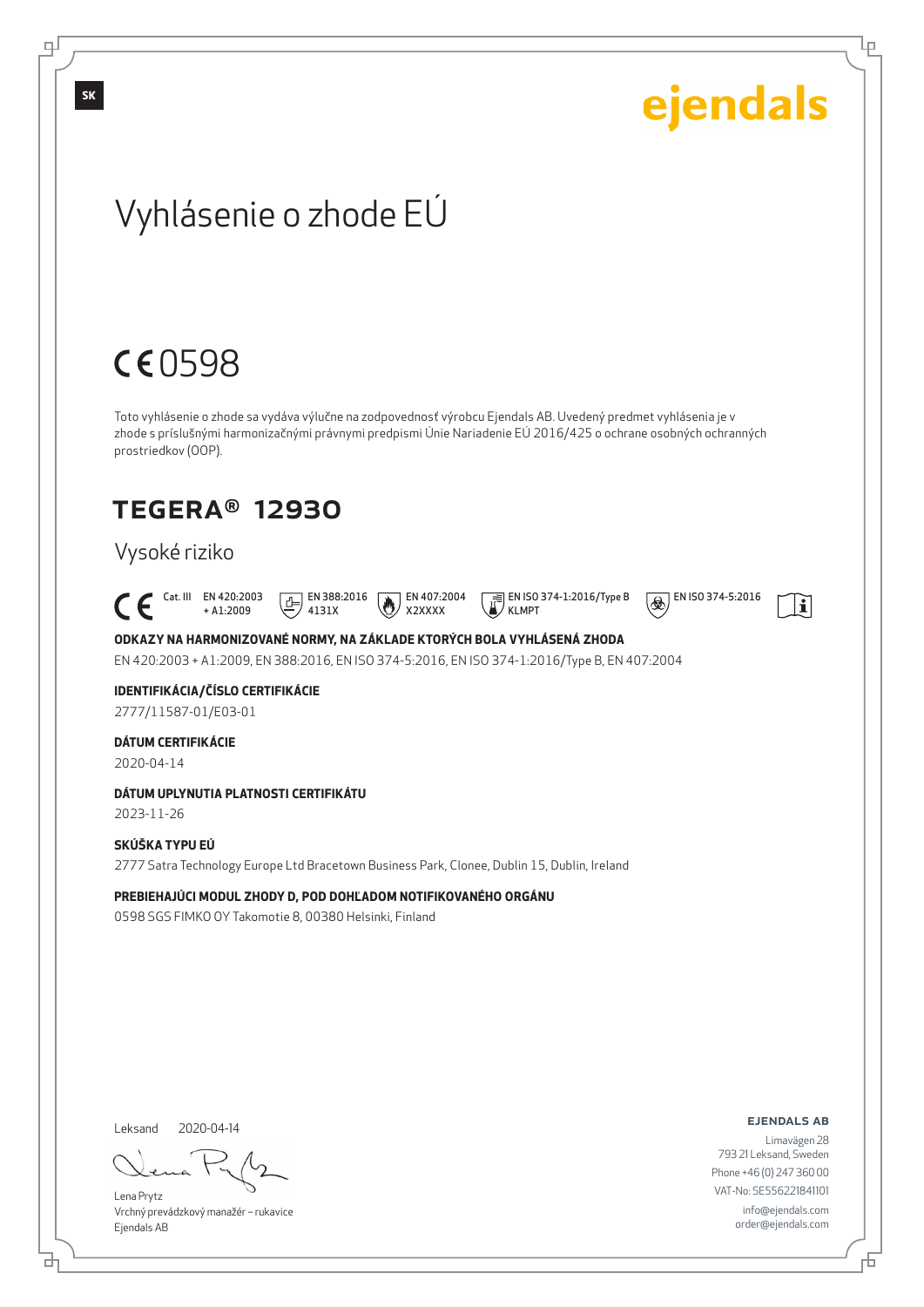

브

Đ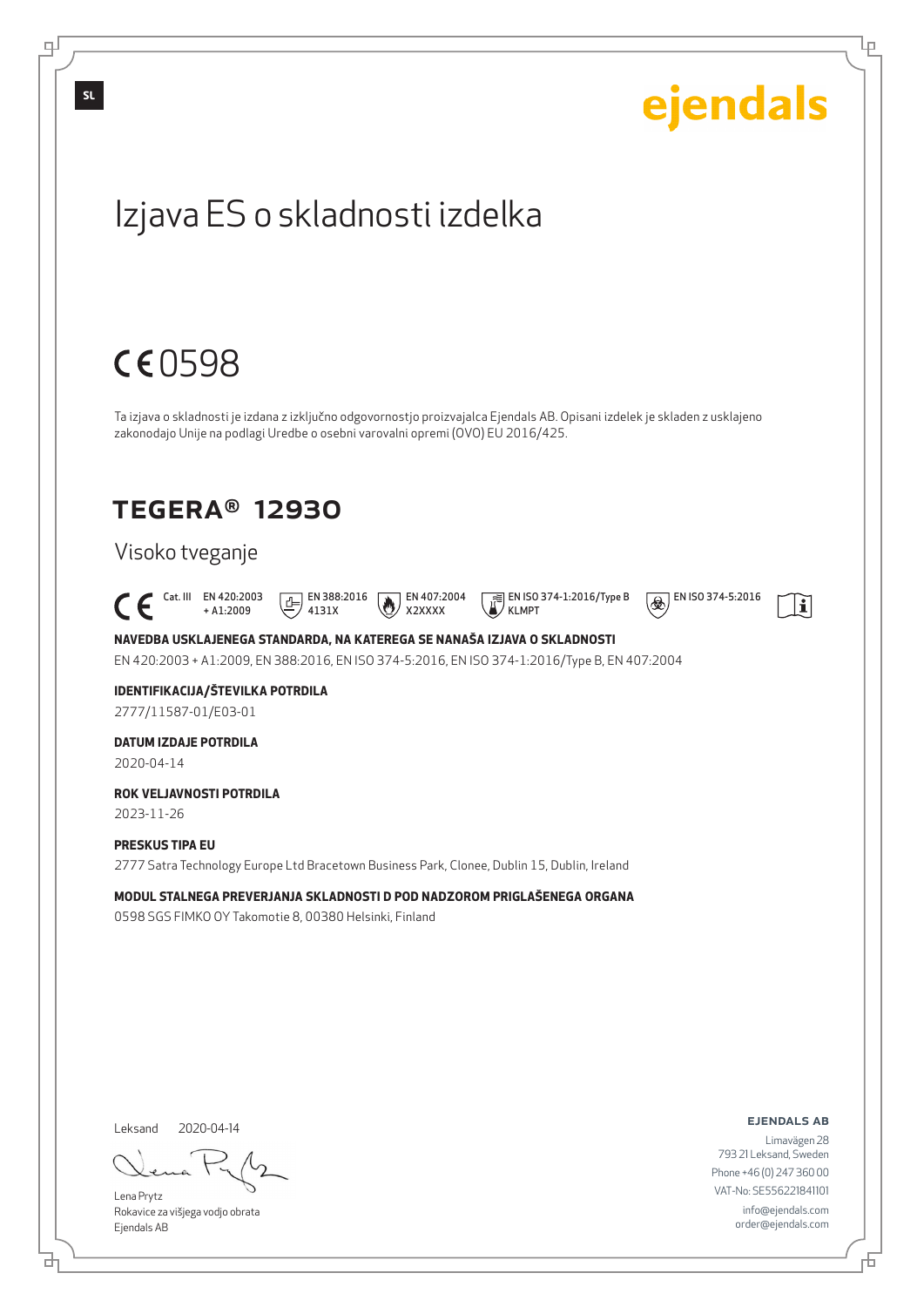$\mathbb{H}$ 

Leksand 2020-04-14

러

f

Lena Prytz Vyresniojo darbų vadovo pirštinės Ejendals AB

ejendals ab

Limavägen 28 793 21 Leksand, Sweden Phone +46 (0) 247 360 00 VAT-No: SE556221841101 info@ejendals.com order@ejendals.com

舌

Ίe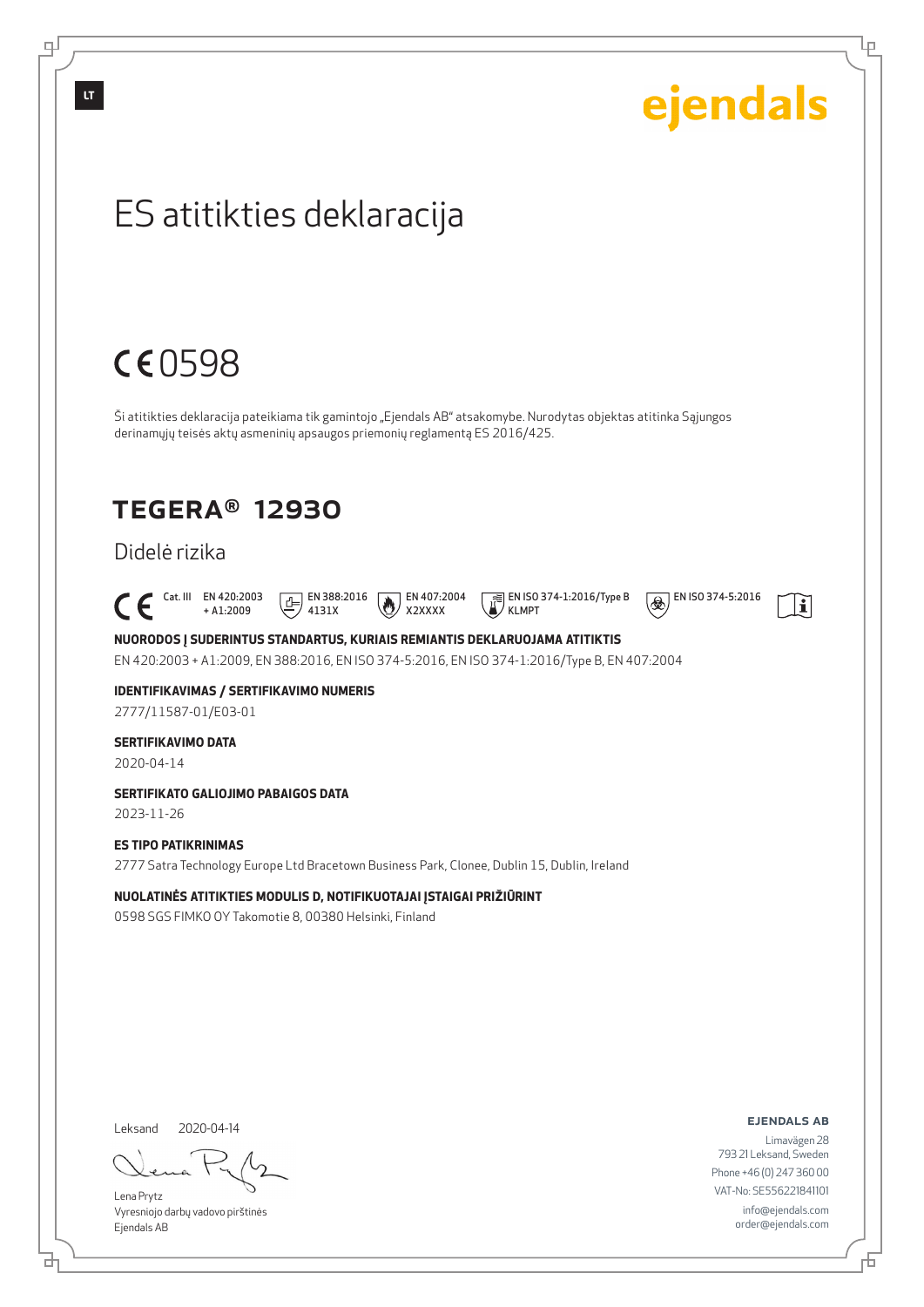

브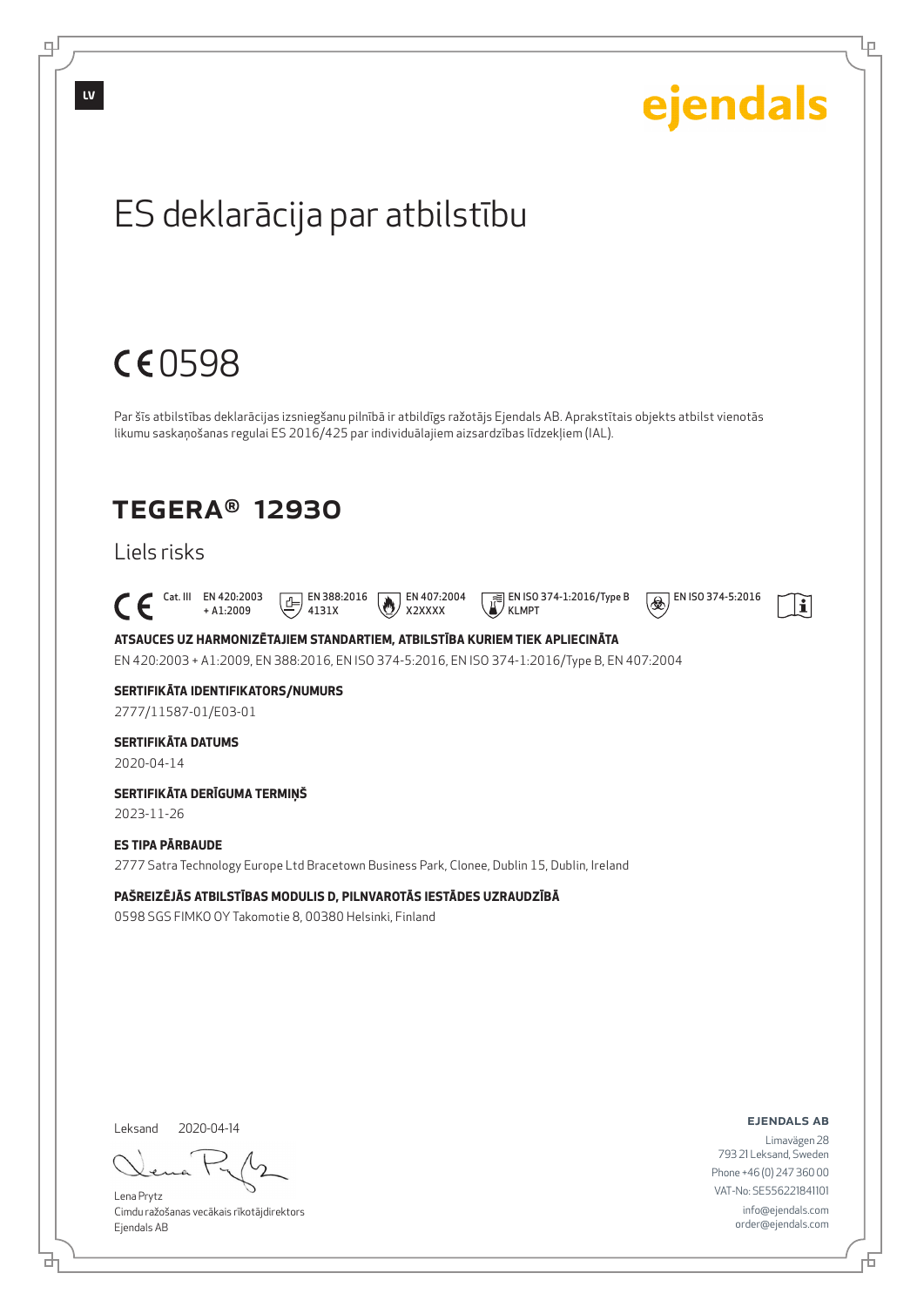

Ръкавици за старши ръководител на производството Ejendals AB

브

டி

info@ejendals.com order@ejendals.com

Б